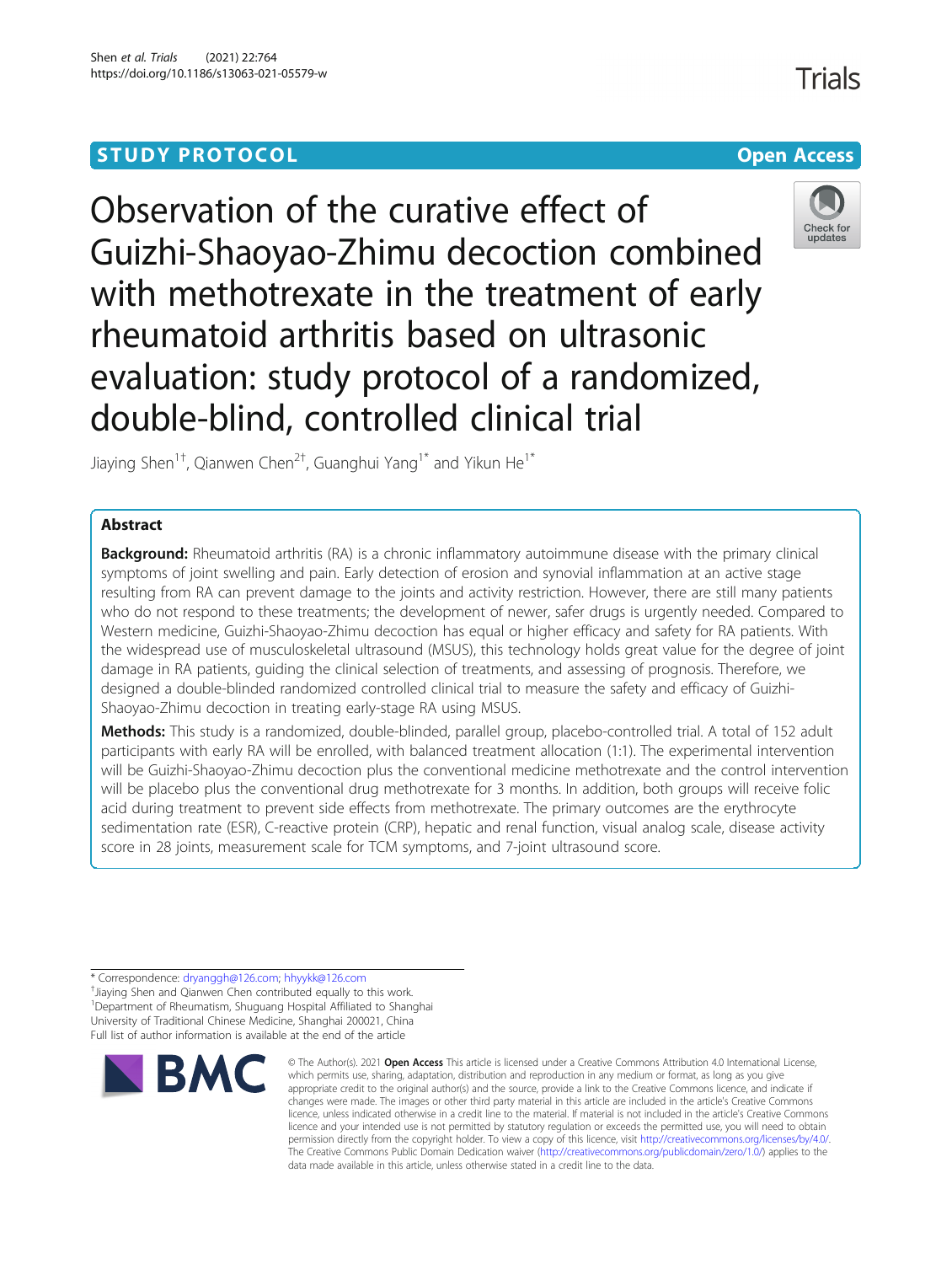Discussion: We designed this double-blinded randomized controlled clinical trial to evaluate the efficacy and safety of Guizhi-Shaoyao-Zhimu decoction in RA patients using MSUS. The results of this trial may provide insights into how to improve the clinical symptoms of RA patients and delay further joint destruction. We hope that this trial may provide preliminary evidence of the efficacy of Guizhi-Shaoyao-Zhimu decoction in treating RA patients and that these results aid researchers, practitioners, and patients alike.

Aim: The main aim of the study is to clarify the efficacy and safety of Guizhi-Shaoyao-Zhimu decoction in patients with early RA.

Trial registration: Chinese Clinical Trials Register [ChiCTR2000036141.](https://www.chictr.org.cn/showproj.aspx?proj=58515) Registered on 21 August 2020 (retroactively registered)

Keywords: Guizhi-Shaoyao-Zhimu decoction, Efficacy, Rheumatoid arthritis, MSUS, Randomized double-blind controlled clinical trial

# Background

Rheumatoid arthritis (RA) is a chronic inflammatory autoimmune disease with the primary clinical symptoms of joint swelling and pain. Patients with severe conditions will suffer from bone destruction, joint deformities, and movement disorders. Globally, the incidence of RA is about approximately 0.8%, and the patient's health and quality of life are greatly affected [\[1](#page-8-0)]. The main purpose of RA treatment is to reduce joint pain, prevent further deformation of the joints, and improve patients' quality of life [[2\]](#page-8-0). When treating RA at an early stage, optimal efficacy can usually be achieved. During this period, treatment can offer long-term benefits that can permanently change the outcome of the disease [\[3](#page-8-0)]. Early detection of erosion and synovial inflammation at an active stage resulting from RA can prevent damage to the joints and activity restrictions. On the other hand, it is very important to evaluate whether RA is in an active stage to provide appropriate treatment options, to evaluate of efficacy, and to aid in prognosis. Currently, Western medicine treatments for RA are mainly NSAIDS, glucocorticoids, DMARDS, and biological agents. However, many patients do not respond to these treatments, and thus, the development of newer, safer drugs is urgently needed. The advantages of treating RA with TCM have been gradually revealed, including in the form of the overall management of patients, fewer side effects, obvious efficacy, effective disease control, and improvement in the quality of life of patients. Thus, TCM can fill the gap in Western medicine.

Guizhi-Shaoyao-Zhimu decoction, which was originally from the book "Synopsis of Golden Chamber," is a commonly used prescription. It is mainly composed of ginger, raw ephedra, prepared licorice, fangfeng, white peony root, cassia twig, aconite root, and common anemarrhena rhizome. It has the functions of promoting blood circulation and relieving pain, providing symptom relief for RA patients. Research has shown that compared to Western medicine, Guizhi-Shaoyao-Zhimu

decoction has equal or higher efficacy and safety [\[4](#page-8-0)]. Other research [[5](#page-8-0)] has shown that Guizhi-Shaoyao-Zhimu decoction has an anti-rheumatic effect on CIA rats. Its possible mechanism may be related to the inhibition of inflammation, suppression of the invasion and migration of synovioblasts, and induction of apoptosis in synovioblasts.

With the widespread use of musculoskeletal ultrasound (MSUS), it holds great value for evaluating of the degree of joint damage in RA patients, guiding the clinical selection of treatments, and assessing of prognosis. Research [\[6](#page-8-0)] has shown that MSUS can be used to measure and identify early cartilage lesions in RA patients in both the short and long term. In addition, due to advances in radiology, it has been reported that [[7](#page-8-0)] the synovial blood flow signal cumulative correlation count of an early-stage RA patient has a predictive effect. Synovial blood flow signal accumulation in the joint, RF level, and laboratory indicators of inflammation are regarded as predictors of disease progression.

Therefore, we designed a double-blinded randomized controlled clinical trial to measure the safety and efficacy of Guizhi-Shaoyao-Zhimu decoction in treating earlystage RA.

# **Methods**

#### **Objective**

The main objectives of this study are as follows: (1) to evaluate the changes of disease activity and joint ultrasound in patients with early RA treated with Guizhi-Shaoyao-Zhimu decoction and (2) to clarify the efficacy and safety of Guizhi-Shaoyao-Zhimu decoction in patients with early RA.

# Sample size calculation

To determine the sample size, we inquired about the previous research contents. The effective rate of methotrexate in the treatment of rheumatoid arthritis was 40% [[8\]](#page-9-0), and that of Guizhi-Shaoyao-Zhimu decoction was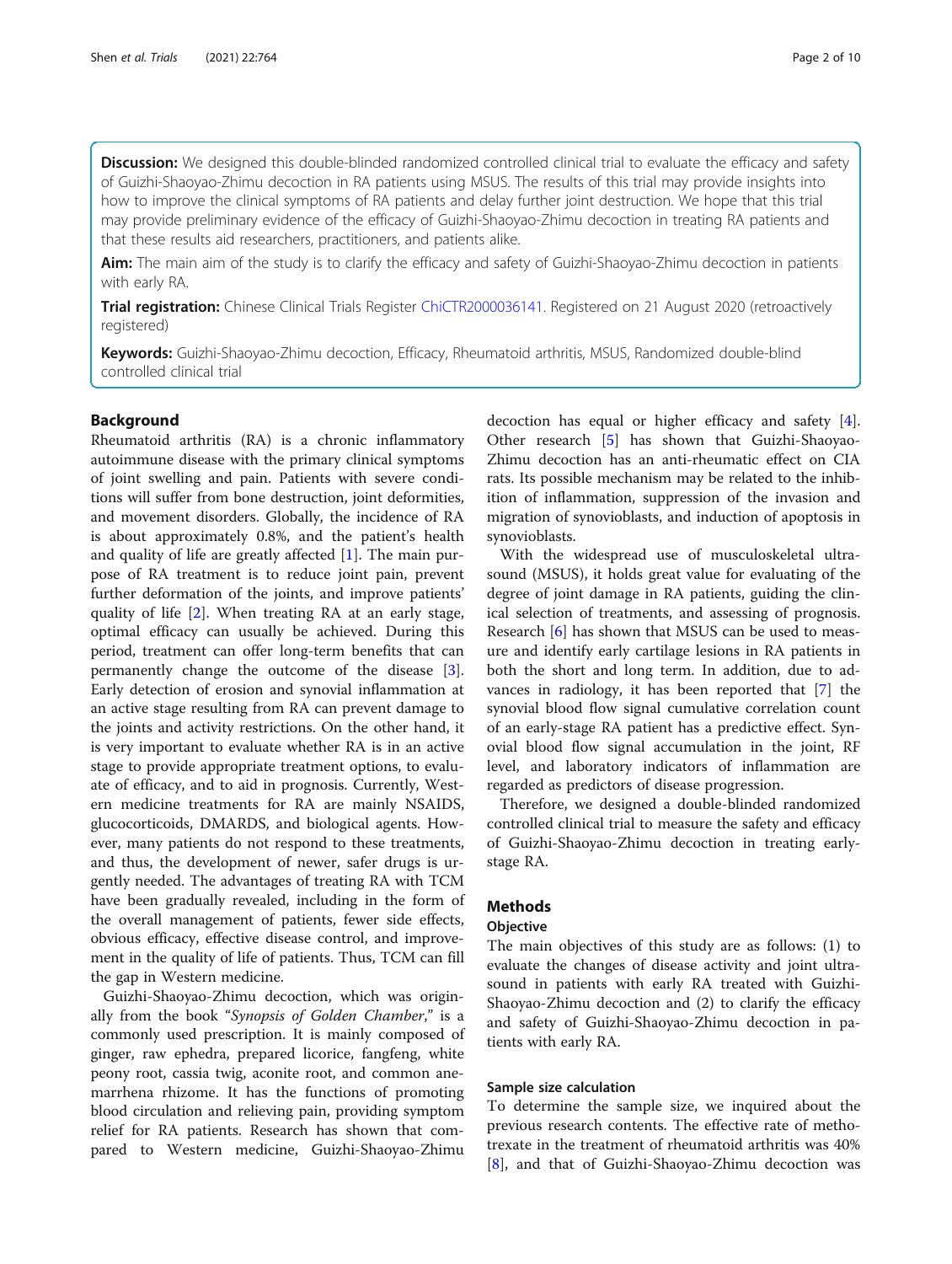64% [[9](#page-9-0)]. If  $\alpha = 0.05$  and the test efficacy  $1 - \beta = 0.80$ , then the sample size; thus,  $n = 122$ , with 61 patients in each treatment group. Considering a 20% dropout rate, the planned sample size for randomization was increased to 152.

$$
n_1 = n_2
$$
  
= 
$$
\frac{\left[Z_{\alpha/2}\sqrt{2p(1-p)} + Z_{\beta}\sqrt{p_1(1-p_1) + p_2(1-p_2)}\right]^2}{(p_1-p_2)^2}
$$

#### Trial design and setting

This study is a randomized, double-blinded, parallel group, placebo-controlled trial. Eligible participants will be randomly assigned to the experimental group (Guizhi-Shaoyao-Zhimu decoction) or the control group with a 1:1 ratio. The subjects will be selected from patients with early active rheumatoid arthritis who visited the Rheumatology Department of Shuguang Hospital affiliated with Shanghai University of Traditional Chinese Medicine. We plan to recruit patients from participating hospitals via poster, networking, or WeChat. The posters will be placed on bulletin boards or other assigned places in the hospitals. At least one staff member (a postgraduate or doctor) will specialize in patient recruitment. Their contact information and clinic for screening visit will be detailed described in the recruitment advertisement. The design of the study follows a strict scientific clinical research methodology and complies with the principles outlined in the Declaration of Helsinki and the guidelines for good clinical practice. At any stage of the clinical study, a participant can withdraw from the clinical research without discrimination or

retaliation. Patient rights and interests are not affected. If harm or injury related to the clinical research occurs, then the subjects can be appropriately compensated. The clinical study can be conducted only after the signature of the subject or legal representative/guardian is received with the date specified. If the subject or legal representative/guardian cannot read, a witness should be present. After a detailed explanation of the informed consent form, the subject or legal representative/guardian can provide consent, and the witness can sign and date the form. The flow chart and trial schedule are shown in Fig. 1 and Table [1](#page-3-0), respectively.

# Eligibility criteria

To participate in the trial, potential participants must fulfill all the following criteria:

#### Diagnostic criteria

- 1. Diagnostic criteria for RA: According to the criteria for the classification of RA proposed by the American College Rheumatology (ACR) and European League against Rheumatism (EUHLAR) in 2010, participants with a score of 6 or above who were diagnosed with RA [[10](#page-9-0)].
- 2. Diagnostic criteria for active RA: Disease Activity Score (DAS28) > 2.6. DAS28, the most commonly used comprehensive score in RA, is used to evaluate the disease activity of RA patients with scores ranging from 0 to 10  $[11]$  $[11]$  $[11]$ . According to EULAR diagnostic criteria for RA activity, DAS28 > 2.6. This project aims to study active RA patients, so

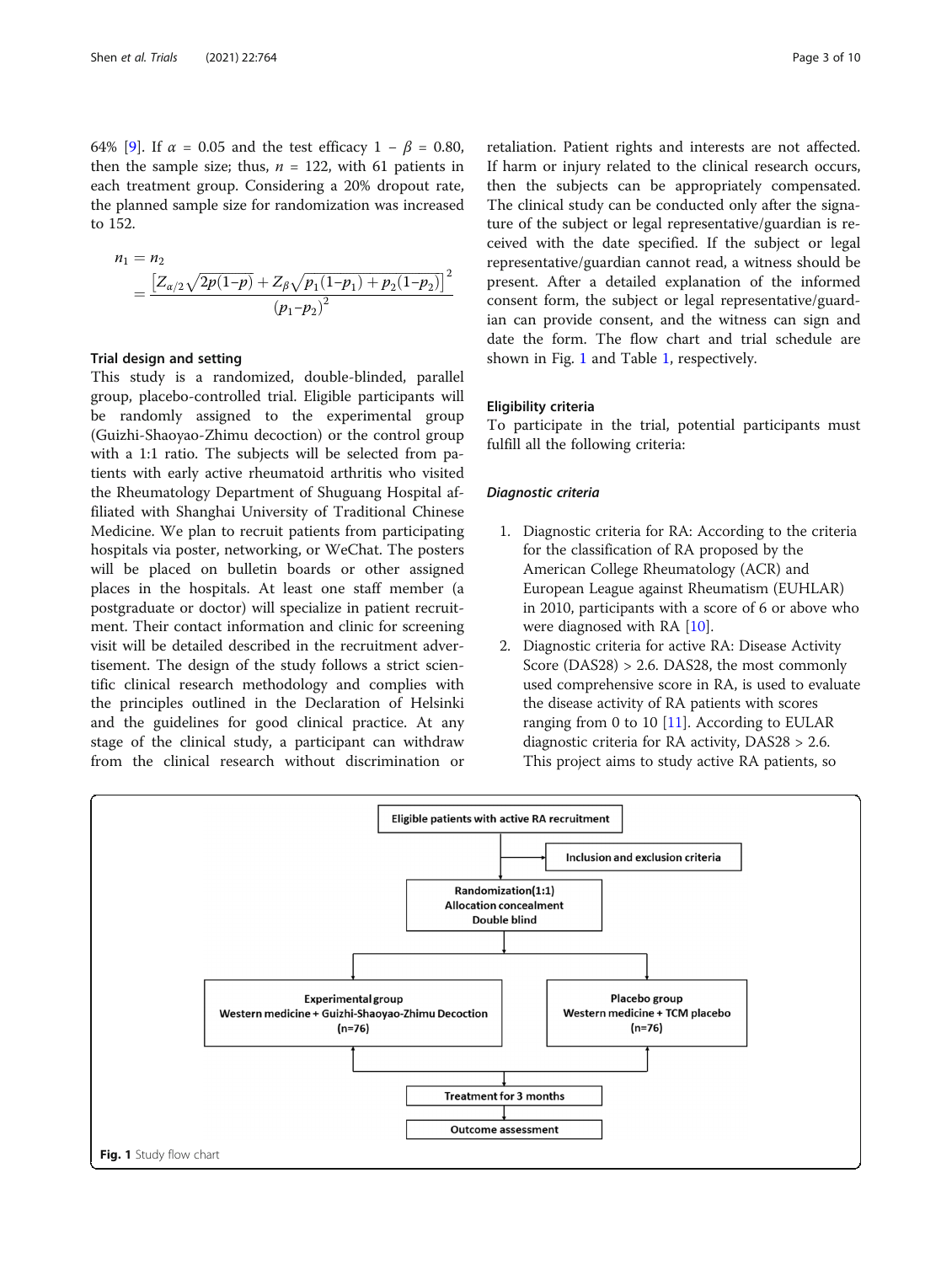## <span id="page-3-0"></span>Table 1 Schedule of study procedures

|                                                                         |          | Study period |                                             |          |             |             |                |
|-------------------------------------------------------------------------|----------|--------------|---------------------------------------------|----------|-------------|-------------|----------------|
|                                                                         |          |              | Enrolment Allocation Post-allocation (days) |          |             |             | Close-out 90d+ |
| Time point                                                              | $-$ -T0d | $-T0d$       | <b>T0d</b>                                  | T30d     | <b>T60d</b> | <b>T90d</b> |                |
| <b>Enrolment</b>                                                        |          |              |                                             |          |             |             |                |
| Patients with early RA                                                  | X        |              |                                             |          |             |             |                |
| <b>RF</b>                                                               | X        |              |                                             |          |             |             |                |
| Diagnosis and investigation of the distribution of TCM syndrome types X |          |              |                                             |          |             |             |                |
| Informed consent                                                        | $\times$ |              |                                             |          |             |             |                |
| General information                                                     | Χ        |              |                                             |          |             |             |                |
| General physical examination                                            | X        |              |                                             |          |             |             |                |
| <b>Allocation</b>                                                       |          | $\times$     |                                             |          |             |             |                |
| <b>Interventions</b>                                                    |          |              |                                             |          |             |             |                |
| Western medicine as well as TCM placebo combined group                  |          |              | $\times$                                    | X        | $\times$    | $\times$    |                |
| Western medicine as well as TCM combined group                          |          |              | $\times$                                    | X        | X           | X           |                |
| <b>Assessments</b>                                                      |          |              |                                             |          |             |             |                |
| Blood routine                                                           |          |              | X                                           | $\times$ | $\times$    | $\times$    |                |
| Urine routines                                                          |          |              | Χ                                           |          |             | X           |                |
| Hepatic and renal function (ALT, AST, AKP, eGFR, Scr, BUN)              |          |              | $\times$                                    | $\times$ | $\times$    | $\times$    |                |
| TCM symptoms                                                            |          |              | $\times$                                    | X        | Χ           | X           |                |
| ESR, CRP                                                                |          |              | $\times$                                    | X        | $\times$    | X           |                |
| DAS28, VAS                                                              |          |              | X                                           | X        | $\times$    | X           |                |
| US7                                                                     |          |              | Χ                                           |          |             | X           |                |
| sCD14, MMP3, TIMP1                                                      |          |              | Χ                                           |          |             | $\times$    |                |
| Adverse events                                                          |          |              | Χ                                           | X        | $\times$    | X           |                |

A total of 152 participants will be randomized into the control group or the experimental group. Assessors blinded to the randomization will collect data during the intervention period at baseline and at study months 1, 2, and 3. The peripheral blood levels of matrix metalloproteinase 3 (MMP3), matrix metalloprotease 1 (TIMP1), and soluble cluster of differentiation 14 (sCD14) will be detected before and after treatment to explore the biochemical mechanisms of Guizhi-Shaoyao-Zhimu decoction for the treatment of active RA

the participants in this study should have a DAS28 score greater than 2.6.

- 3. Diagnostic criteria for TCM syndrome differentiation: according to the Guidelines for Clinical Research of Chinese Medicine (New Drug) [\[12](#page-9-0)], the participants had to present with at least two of the primary symptoms and more than two of the secondary symptoms listed in the following to be diagnosed with wind dampness heat bi syndrome.
	- (a) Primary signs and symptoms:
		- I Redness and swelling of joints
		- II Acute joint pain
		- III Stiff joints in the morning
		- IV Activity limitation
	- (b) Secondary symptoms:
		- I Aversion to cold with fever
		- II Thirsty upset
		- III Dry stools and yellow urine
- IV Red tongue with yellow or dry fur
- V Rapid and slippery pulse

# Inclusion criteria

Patients who meet the following criteria will be deemed eligible for the trial:

- Meet the diagnostic criteria for RA, meet the diagnostic criteria for active RA, and meet the wind dampness heat bi syndrome
- Aged 18–80 years with a disease course of less than 1 year
- Disease Activity Score in 28 joints-Erythrocyte Sedimentation Rate (DAS28-ESR)  $\geq$  2.6 (rounded to 1 decimal place)
- Patients receiving NSAIDs and hormone therapy were given a stable dose for at least 30 days before entering the trial and remained at the same dose for the rest of the treatment.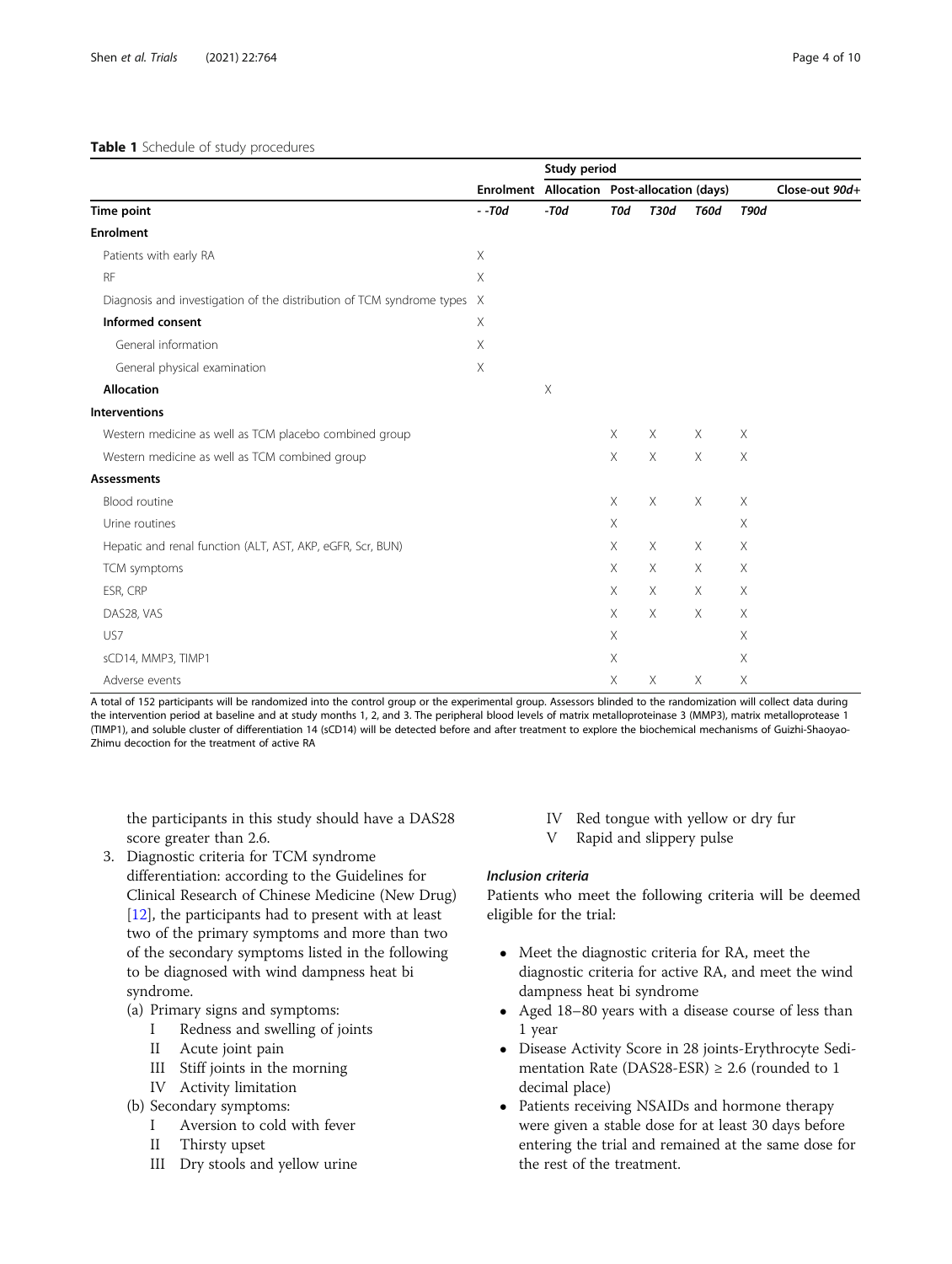- Treatment with other DMARDs must be interrupted for at least 30 days before entering the trial.

# Exclusion criteria

Patients who meet the following criteria will be excluded from the trial:

- Patients with interstitial lung disease accompanied by severe elevations of liver enzymes
- Women who are pregnant, breastfeeding, or who have recently prepared for childbirth
- Persons who are allergic or sensitized to the test drugs
- Patients with severe primary diseases of the heart, liver, kidneys, brain, endocrine system and hematopoietic system, psychiatric disorders, etc.
- The presence of other rheumatic diseases such as systemic lupus erythematosus, Sjogren's syndrome, and myositis.

# The drop out criteria

Patients will be terminated or withdrawn from the trial if they encounter any of the following conditions:

- Violation of any of the key inclusion or exclusion criteria
- Failure to take prescribed drugs during the trial, affecting the efficacy evaluation
- Taking other TCM that are prohibited by this protocol, so that the efficacy and safety of the treatment cannot be correctly judged
- Serious adverse reactions to the experimental or control drugs
- The desire to withdraw from the experiment
- - Loss to follow-up, death, or withdrawal from the trial due to any other reason

# Interventions

# TCM Guizhi-Shaoyao-Zhimu decoction preparations and placebo preparation

Traditional Chinese medicine decoctions are made by boiling herbs in boiling water for hours. However, for the convenience of administration, handling, distribution, and storage, Guizhi-Shaoyao-Zhimu decoction and placebo granules will be distributed to the participants. The preparation of Guizhi decoction and placebo will be entrusted to Jiangsu Tianyin Pharmaceutical Co, Ltd., and all operations will strictly follow the procedures stipulated in the Chinese National Pharmacopoeia. The placebo is composed of starch, dextrin, and bitters, and its smell and taste are similar to those of traditional Chinese medicine granules. The composition and function of all herbs in Guizhi decoction are summarized in Table 2.

# Conventional Western medicine preparation

For methotrexate tablets, specification was as follows: 2.5 mg × 16 tablets/bottle; manufacturer: Shanghai Xinyi Pharmaceutical Co., Ltd.; national drug approval number H31020644.

For folic acid tablets, it was as follows: 5 mg  $\times$  100 tablets/bottle; manufacturer, Shanghai Xinyi Huanghe Pharmaceutical Co., Ltd.; national drug approval number H31020147.

# Medication method

For the experimental group (Western medicine + Guizhi-Shaoyao-Zhimu decoction), Guizhi-Shaoyao-

| Ingredient                                                      | Granule<br>dose  | <b>Action (TCM)</b>                                                                                                                                                                   |  |  |  |
|-----------------------------------------------------------------|------------------|---------------------------------------------------------------------------------------------------------------------------------------------------------------------------------------|--|--|--|
| Cinnamomum cassia (quizhi)                                      | 4.5 $q$          | 1. Relieving exterior syndrome by diaphoresis<br>2. Harmonizing yingfen and weifen<br>3. Warming the channel and activating blood circulation warming the meridian to<br>relieve pain |  |  |  |
| Radix of Paeonia lactiflora (Shaoyao)                           | 4.5 $q$          | 1. Nourishing the blood<br>2. Reducing yin<br>3. Soothing the liver<br>4. Relieving pain stabilizing yin and yang in the liver                                                        |  |  |  |
| Radix and Rhizoma of Glycyrrhiza uralensis (gancao) 3 g         |                  | 1. Clearing heat and removing toxicity<br>2. Invigorating spleen and supplementing gi moderating the property of herbs                                                                |  |  |  |
| Rhizoma of Anemarrhena asphodeloides (Zhimu)                    | 4.5 <sub>q</sub> | 1. Clearing heat-fire nourishing yin for moistening dryness                                                                                                                           |  |  |  |
| Rhizoma of Atractylodes macrocephala (Baizhu)                   | 4.5 <sub>q</sub> | 1. Invigorating the spleen replenish gi                                                                                                                                               |  |  |  |
| Rhizoma of Zingiber officinale (Shengjiang)                     | 3q               | Resolve the exterior and dissipate cold                                                                                                                                               |  |  |  |
| Radix of Saposhnikovia divaricata (Fangfeng)                    | 4.5 <sub>q</sub> | 1. Expelling wind to relieve superficies<br>2. Removing dampness to relieve pain                                                                                                      |  |  |  |
| Processed lateralis Radix of Aconitum carmichaeli<br>(Paofuzhi) | 1.5 <sub>q</sub> | 1. Tonifying fire and helping yang<br>2. Dispelling cold and removing dampness                                                                                                        |  |  |  |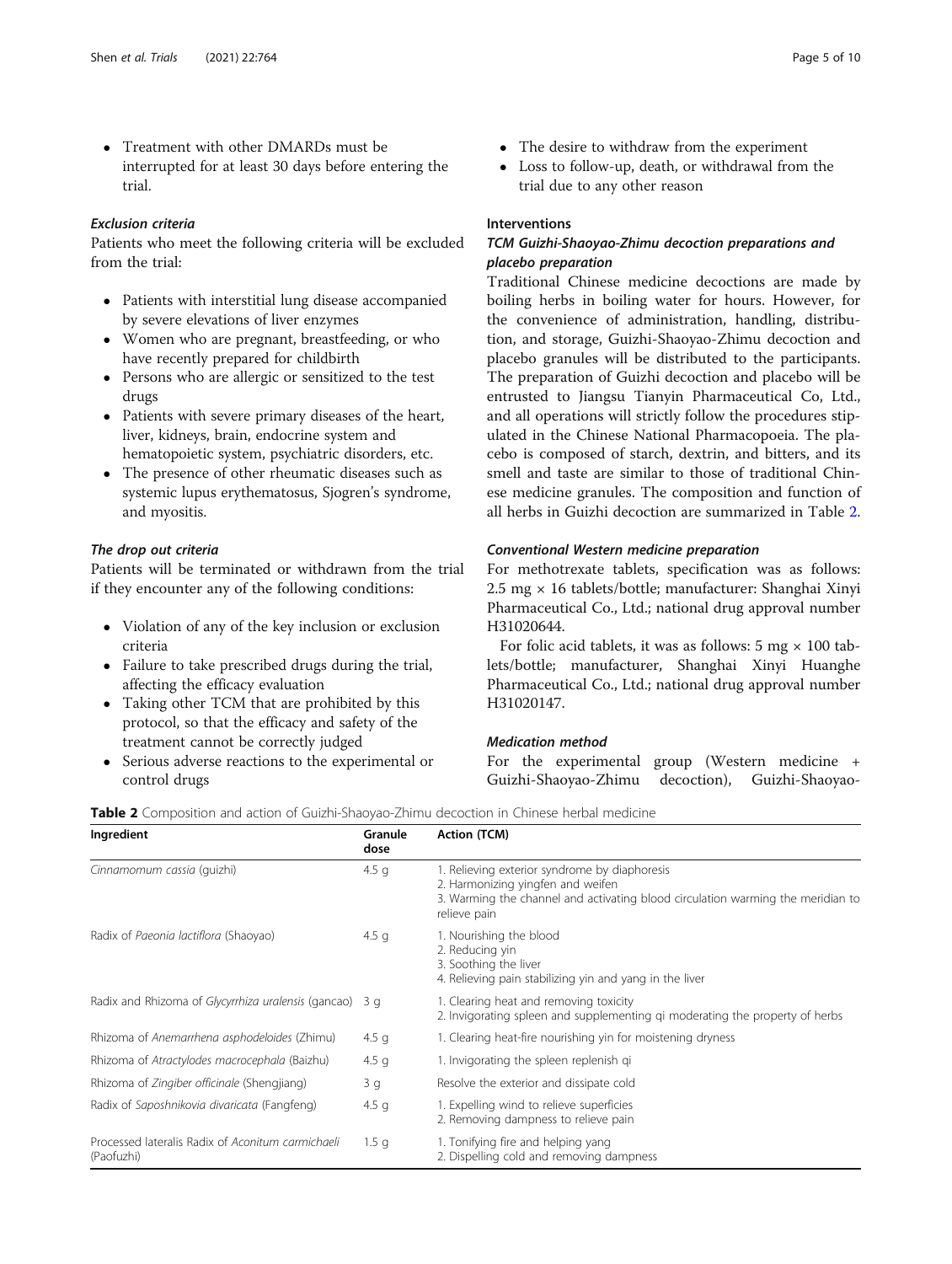Zhimu decoction will be taken twice a day (30 g each time). Combined MTX will be taken orally once a week  $(10~15~\text{mg})$ . Folic acid tablets will be taken orally twice a week (5 mg).

For the control group (Western medicine + TCM placebo), TCM placebo twice a day, 30 g each time. MTX is taken orally 10~15 mg once a week. Folic acid tablets should be taken 5 mg orally twice a week.

Each patient lasted for 3 months.

## Combination of drugs

For combination of drugs, according to ethical requirements, if the patient's pain is unbearable and the doctor considers it necessary to add other drugs to the regimen, drug combinations can be used. The combination of drugs is limited to nonsteroidal anti-inflammatory drugs and low-dose hormones. The dosage and starting and ending time will be recorded in detail.

# Measurement items and time points of data collection Outcome measure

General information (before treatment) The patients' general information, including demographic data, general medical examination items, and general clinical data will be collected at baseline.

- Demographic data: The patients' name, sex, age, nationality, occupation ID number, date of birth, home address, and contact information will be collected.
- General medical examination items will include respiration, body temperature, pulse, blood pressure, tongue coating, and pulse measurements.
- General clinical data will include history of present illness, past medical history, family history, personal life history, menstrual history, marital history, allergy history, and social history.

Outcome variables The primary outcome of this trial will be recorded at baseline and at weeks 1, 2, and 3.

- 1. Laboratory indexes including routine blood examination, ESR, CRP, and hepatic and renal function will be measured.
- 2. The visual analog scale (VAS) [\[13\]](#page-9-0). The pain VAS is self-completed by the respondent. Using a ruler, the score is determined by measuring the distance (mm) on the 10–cm line between the "no pain" anchor and the patient's pain anchor, providing a range of scores from 0 to 100  $[14, 15]$  $[14, 15]$  $[14, 15]$  $[14, 15]$ . A higher score indicates greater pain intensity.
- 3. Disease Activity Score in 28 joints-Erythrocyte Sedimentation Rate (DAS28-ESR). DAS28-ESR was

4. Measurement scale for TCM symptoms. To facilitate the evaluation of the results, we will use the measurement scale for TCM symptoms recommended by the Guidelines for Clinical Research of Chinese Medicine (New Drug) [[12](#page-9-0)] to score the symptoms of the patients. The scale consists of 4 major symptoms and 7 minor symptoms. Each symptom is graded on 4 levels, ranging from zero, mild, medium, to severe, with corresponding scores of 0, 1, 2, and 3. The total score was calculated by adding up each score in the scale and using these scores to calculate an efficacy indicator (EI) for the evaluation of treatment efficacy.

EI = (Total symptom score at baseline  $-$  Total symptom score post-treatment)/Total symptom score at baseline  $\times$  100%

The degree of symptom improvement will be presented in four categories ranging from full recovery (EI ≥ 90%), good recovery (90% > EI ≥ 70%), modest recovery (70% > EI  $\geq$  30%) to no recovery (EI < 30%).

- 5. Ultrasonic assessment. The 7-joint ultrasound score (US7) [[17](#page-9-0)] is used to determine the degree of synovitis, synovial hyperplasia, and bone erosion. This score examines 7 joints (wrist, MCP2, MCP3, PIP2, PIP3, MTP2, and MTP5 joints) of the clinically dominant hand and foot of the patients. The synovitis, tenosynovitis, and bone erosion of each joint will be observed, with the highest score being 94 points according to the following standards.
	- (a) Synovial thickening is graded on four grades according to no, light, medium, and heavy, and the corresponding scores are 0, 1, 2, and 3.
		- I 0 points. No synovial thickening
		- II 1 point. Mild synovial thickening (the thickened synovium is located only in the circumferential triangle of the bone)
		- III 2 point. Moderate synovial thickening (thickened synovial membrane extending from the circumferential triangle to the middle but not to the epiphysis)
		- IV 3 points. Severe synovial thickening (thickened synovial membrane extending from the circumferential triangle to the middle and metaphysis)
	- (b) Synovitis of tenosynovitis is graded on two grades according to no or have, and the corresponding score is 0 and 1.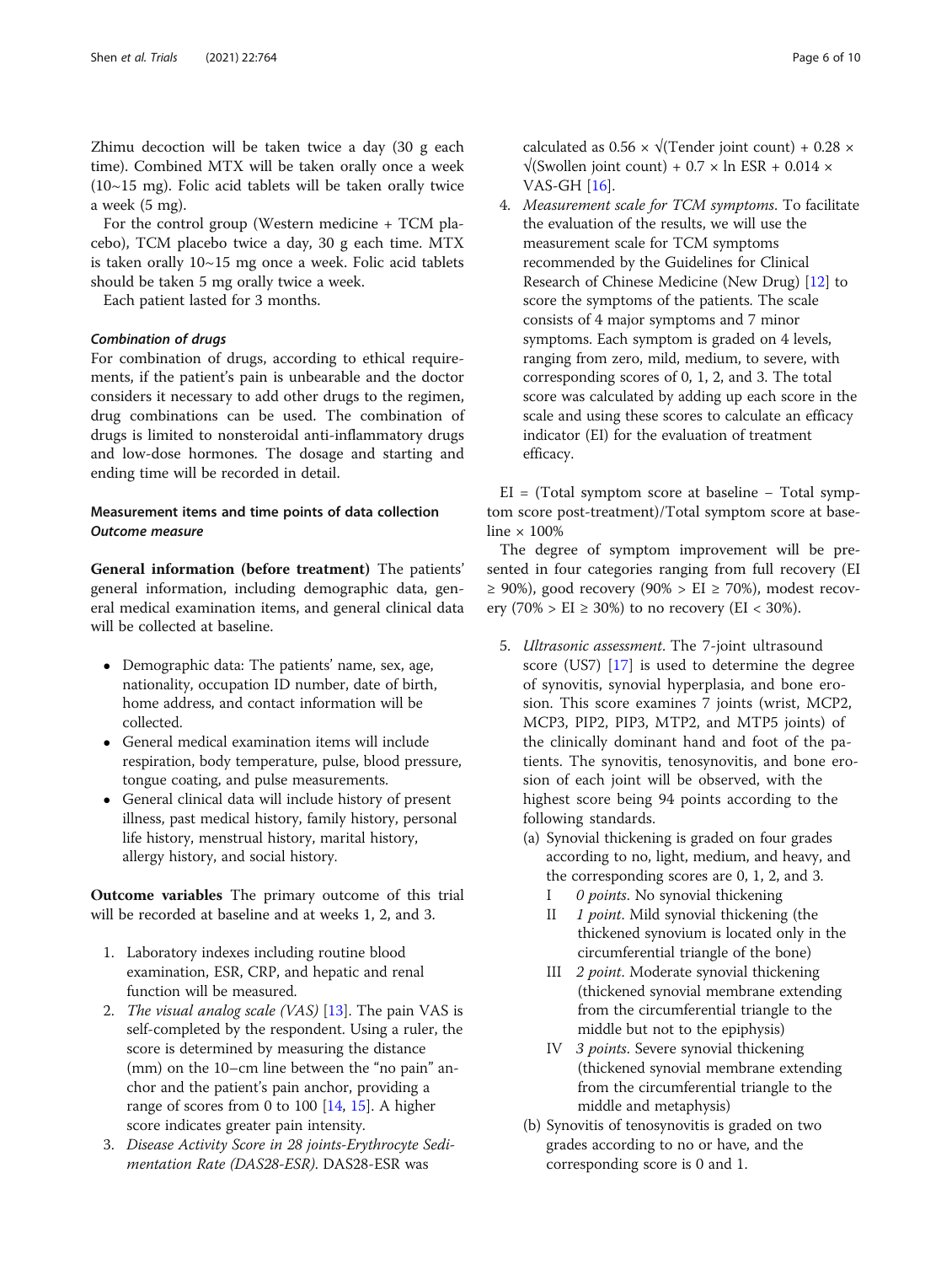- I 0 points. No hypoechoic thickened tissue with fluid and Doppler flow signal in the tendon sheath
- II 1 point. Hypoechoic thickened tissue with fluid and Doppler flow signal in the tendon sheath
- (c) Bone erosion scored 0 or 1 on a no or yes basis.
	- 0 points. Continuous absence of cortical bone defects
	- II 1 *point*. Cortical discontinuity in the joint cavity in two vertical planes
- (d) Synovitis. If synovial thickening is present, a color Doppler flow signal (PDUS) is additionally observed with color Doppler. The pulse repetition frequency (PRF) is set to a minimum of 0.7 to 1.0 KHz. The Doppler flow signal is graded on 3 levels.
	- I 0 *points*. No blood flow signal
	- II 1 point (mild). A small amount of pitting blood flow signal.
	- III 2 points (moderate). A continuous blood flow signal covering less than 50% of the joint cavity.
	- IV 3 points (severe). The area of blood flow signal exceeds 50% of the joint cavity

#### Safety guarantee and evaluation

All trial interventions will be conducted under the guidance of rheumatology experts. The researchers will closely observe the physical conditions of the participants. Routine hematuria and liver and kidney function tests will be performed before enrollment and at 1, 2, and 3 months after enrollment. Adverse events and serious adverse events will be recorded by all participants and will be reported to the principal investigator and professional leader in the event of adverse events to find a reasonable solution. Conduct monthly internal team review of adverse events related to drug use. In addition, the safety and efficacy of the intervention will be examined by two clinicians and statisticians independent of the trial, who will also make professional recommendations on the pace of trial recruitment, whether to continue and terminate the trial, and, if necessary, on amendments to the protocol. Subjects have the right to withdraw their consent to participate in the study at any time for any reason, without any consequences for further treatment.

# Sequence generation and allocation concealment mechanism

Use the online central random system of the Chinese Academy of Chinese Medical Sciences. The drug will be randomly coded according to the clinical trial randomization protocol and used as the subject's unique identification code. Subjects are included in a certain order, and random numbers can be obtained online. Subjects are randomly assigned to the experimental group and the placebo group in a 1:1 ratio. A doubleblind and placebo-controlled trial design is adopted. The patients are randomly assigned drug A or B, respectively, and sequenced according to maintain blinding. Subjects and researchers are blinded, and drug A and drug B are distributed in the order in which patients visit the clinic. If serious adverse events occur during the test, the emergency envelope should be unsealed immediately and delivered to the researcher of the research unit for storage. A double unblinding method will be used. At the end of the study, after verification of blinding, the data will be locked, and the statistical specialist who maintains the blinding will unblind the first level. Statistical experts will be informed of A/B group assignments corresponding to each case number for statistical analysis of all the data. When the statistical analysis and the summary report are completed, level II unblinding will be conducted at the clinical summary meeting to reveal the subjects in group A and group B.

### Data quality control

A training will be done for all participating staff on the trial protocol, usage of the randomization, data management systems, etc. The principle investigator will supervise the proceed of the trial at least once every month, collecting, assessing, reporting, and managing solicited and spontaneously reported adverse events and other unintended effects of trial interventions or trial conduct. An ethics committee will review conduct especially on safety, rights, and well-being of the participants at the middle and the end of the trial. The auditing will be done by Clinical Evaluation Center of the China Academy of Chinese Medical Sciences at the beginning, middle, and end of the trial.

#### Data collection and management

Composition of data monitoring committee (DMC) is composed of professional statisticians. They will perform statistical analysis, participating in the entire process from the research design and implementation to the analysis and summary. A statistical analysis plan will be developed after the completion of the study program and completion of the case reporting forms, and the statistical analysis reports will be provided after the necessary modification of the data analysis is performed as necessary during the research process. According to the project of the case report form, EpiData3.1a software will be used to establish the corresponding entry procedure and set the logical examination qualifications at the time of entry, and the database will be piloted to establish a database system dedicated to this experiment. The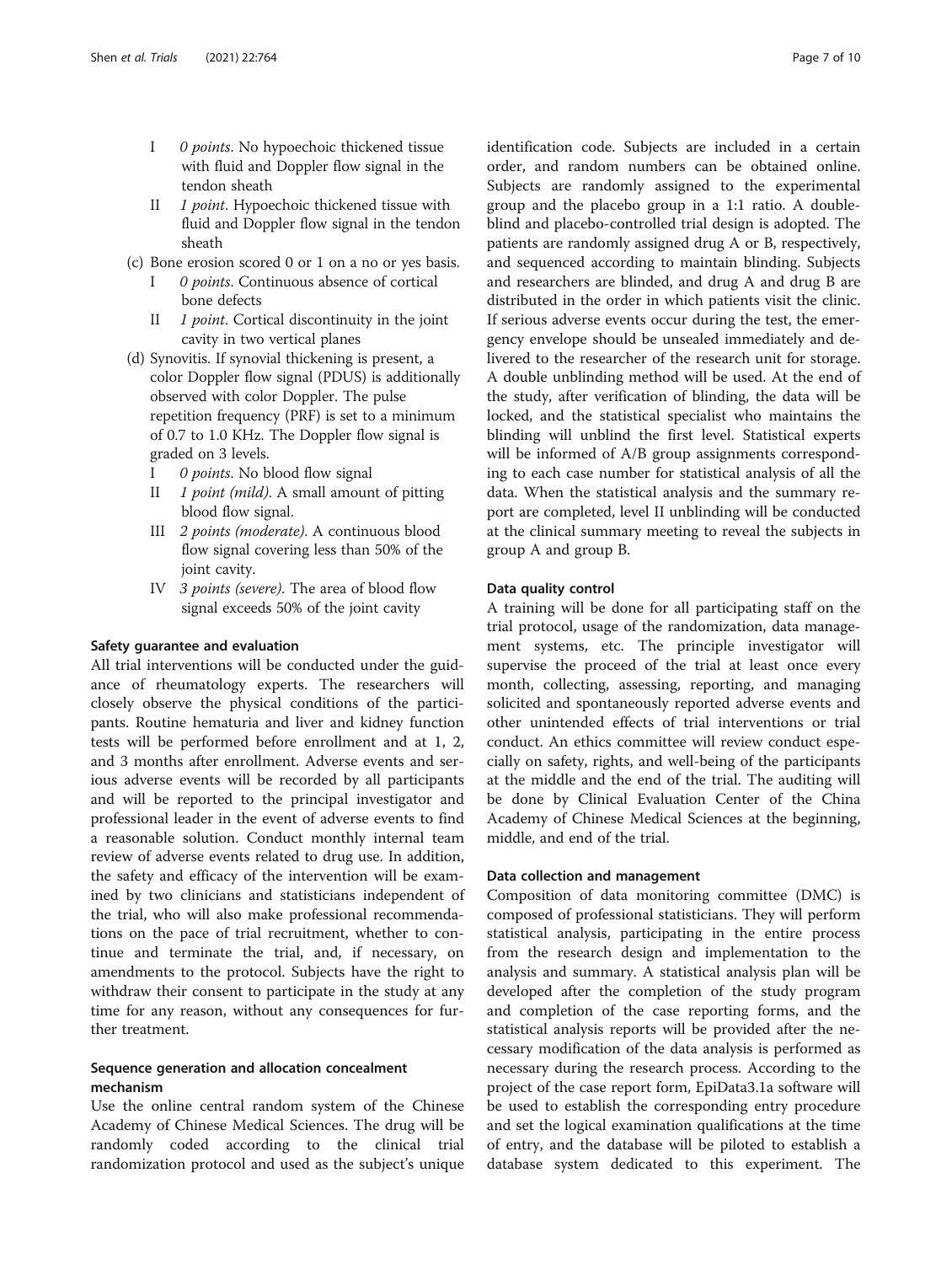signed case report form and the audit statement will be given to the data administrator, who will examine the date, group criteria, culling criteria, shedding criteria, and missing values. If there is doubt about "data question form," it will be returned to the monitor, and the researcher will answer and sign the question in writing and return it to the data administrator; "data question form" should be properly stored to protect confidentiality before, during, and after the trial. The data are entered synchronously by the data administrator using a two-person entry method. The database will be checked for each item using the verification function in the Epi-Data3.1a software; any inconsistent result values will be reported. The original case reporting tables will be checked item by item, and 10 case reporting tables and the data in the database will be randomly selected for manual comparison to ensure that the data in the database are consistent with the results in the case reporting tables. The original CRFs and any other records will be archived for 5 years.

#### Statistical analysis

An independent statistician will perform statistical analysis according to the statistical analysis plan using SPSS software (version 26; SPSS Inc., Chicago, IL, USA). Continuous variables will be expressed as the mean (standard deviation) if the data are normally distributed; otherwise, they will be expressed as the median (interquartile). Categorical variables will be presented as frequencies (percentages). Baseline analyses will be performed using analysis of variance or nonparametric tests for continuous variables, and chi-squared or Fisher's exact tests for categorical variables, respectively. Changes from baseline to post-treatment in DAS28, VAS, TCM syndrome scores, and US7 will be analyzed using analysis of covariance with associated 95% confidence intervals. A two-sided P value of 0.05 or less is considered statistically significant. Multiple imputation will be used to handle any missing data.

#### Monitoring and audit

An inspector appointed by the sponsor will conduct irregular monitoring visits on site or remotely. At any stage of the trial, auditors can check compliance with the protocol to ensure that no violations of basic principles of clinical practice have occurred. In addition, the inspector needs to check the accuracy, consistency, and completeness of the test data.

### Trial protocol amendments

The protocol may need to be modified depending on the progress of the trial. If any modification is required, all researchers will work with clinical and statistical experts to fully demonstrate the need for improvement before making any modification.

#### Ancillary and post-trial care

This study was sponsored by Shanghai Municipal Science and Technology Commission, and the fund of the experiment was allocated by the organization. The organization manages the middle and final stages of the trial.

# Dissemination

The study results will be disseminated in Open Access and peer-reviewed journals and shared through oral and poster presentations at international conferences. All resources will be uploaded to an online knowledge management platform, and the research team will report their individual results to study participants.

#### **Discussion**

According to the clinical manifestations of RA, it is included in the category of arthralgia disease in TCM. During the early stage of the disease, wind chill invades, blood vessels are blocked, Qi-blood transportation in the joints is affected, and veins are blocked, resulting in qi deficiency and blood stasis. As time passes, qi and the blood gradually become weak, becoming unable to nourish muscles and bones and causing local pain; notably, pain is the most difficult of these symptoms to relieve. Later, doctors began to use Guizhi-Shaoyao-Zhimu decoction to treat the disease, and the effect was considerable. In this trial, Chinese herbal granules were used instead of TCM decoction pieces to ensure the quality requirements of Chinese medicine ingredients in terms of drug concentration and efficacy.

The potential mechanism of Guizhi-Shaoyao-Zhimu decoction in the treatment of RA remains to be elucidated. Recent clinical research has shown that the clinical cure rate of Guizhi-Shaoyao-Zhimu decoction for RA patients may be between 87.5 and 95.8%, which is higher than that of indomethacin, tripterygium glycosides, and prednisone [\[18](#page-9-0)–[20\]](#page-9-0). In addition to its significant efficacy, Guizhi-Shaoyao-Zhimu decoction has been used in clinical practice for many years, and no obvious adverse reactions have been reported [[21](#page-9-0)]. Studies have shown that [[22](#page-9-0), [23\]](#page-9-0) Guizhi-Shaoyao-Zhimu decoction can alleviate the progression of RA by inhibiting the differentiation and activities of osteoclasts, reducing the proliferation of synovial cells, and increasing the apoptosis of synovial cells both in vitro and in vivo.

MSUS can reveal the pathological changes that occur during early-stage RA and can be used to assess the activity level of RA patients. MSUS can help guide clinical treatment and has considerable advantages. Therefore, we used MSUS as an important monitoring method for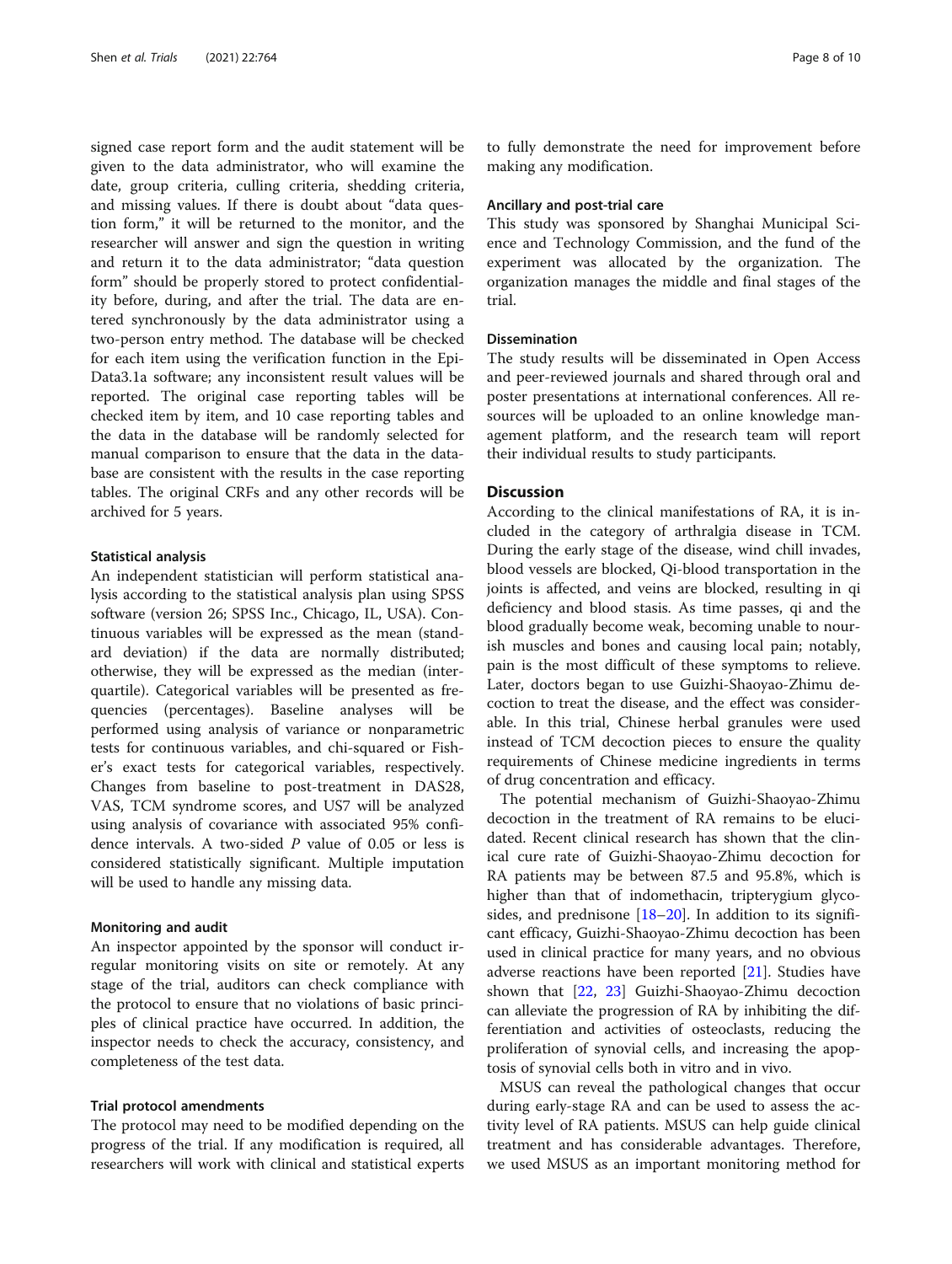<span id="page-8-0"></span>the diagnosis and treatment of RA. After all, MSUS is an inspection method with the advantages of nonionizing radiation, safety, noninvasiveness, and ease of operation.

Based on the current evidence, we designed this double-blinded randomized controlled clinical trial. MSUS is used to evaluate the efficacy and safety treatment with Guizhi-Shaoyao-Zhimu decoction in RA patients. This trial complies with the SPIRIT 2013 [\[24](#page-9-0)] and SPIRIT 2013 statement, explanation, and elaboration [[25\]](#page-9-0), which covers scientific, ethical, and safety issues (Annex 1). The results of this trial may provide insights into how to improve the clinical symptoms of RA patients. The results of this trial may help to improve their clinical symptoms and to delay further joint destruction. We hope that this trial may provide preliminary evidence for the efficacy of Guizhi-Shaoyao-Zhimu decoction in treating RA patients and that these results aid researchers, practitioners, and patients alike.

There are still some limitations in this study. First, MSUS cannot fully assess the condition of the joint because of its poor of penetration ability. Moreover, MSUS is the imaging examination that is most subjectively affected by the operator. The quality of the ultrasound image depends on the examiner's experience, the resolution of the instrument, and the placement of the ultrasound probe. On the other hand, there is currently no international uniform standard for MSUS in evaluating RA patients. Second, the study will be conducted in Shanghai, China. It is not certain whether the relative effects of Guizhi-Shaoyao-Zhimu decoction will be similar in other ethnic groups. Third, which components in Guizhi-Shaoyao-Zhimu decoction have an effect on the therapeutic effect requires further research and exploration.

#### Abbreviations

RA: Rheumatoid arthritis; MSUS: Musculoskeletal ultrasound; ESR: Erythrocyte sedimentation rate; CRP: C-reactive protein; MMP3: Matrix metalloproteinase 3; TIMP1: Matrix metalloprotease 1; sCD14: Soluble cluster of differentiation 14; ACR: American College Rheumatology; EULAR: European League against Rheumatism; DAS28: Disease activity score; VAS: Visual analog scale; PRF: Pulse repetition frequency

#### Acknowledgements

We gratefully acknowledge Yueqi Zheng for coordinating the study. We also thank Xin Pan, Xiaofang Xu, Huihui Wu, Jinghui Yao, Sheng Lv, and Hao Liu for their assistance with patient recruitment.

#### Trial status

The protocol version number is V2.0, and the research strategy and study protocol were developed between October 2018 and June 2020. Subject recruitment will begin in December 2018 and will end in May 2021. The follow-up visits and data analysis will take place from July 2020 to September 2021.

#### Authors' contributions

YKH was the investigator responsible for the identification and screening of participants, participated in the design of the study, and drafted the manuscript. JYS is a researcher responsible for the recruitment and evaluation of participants, assisting in the development of programs and

reviewing manuscripts, assisting in data analysis, and will assist in organizing research visits and monitoring. QWC contributed to the development agreement to assist in the data analysis, is responsible for the recruitment and evaluation of participants, contributing to the development, and assisted in organizing research visits and monitoring. GHY is the chief investigator and contributed to the study conception and in developing the protocol and reviewing of the manuscript. The authors read and approved the final manuscript.

#### Funding

This work is supported by a Scientific Research Project of Shanghai Science and Technology Commission (grant 17401971600). The funders had no role in study design, data collection and analysis, decision to publish, or preparation of the manuscript.

Availability of data and materials

# Declarations

Does not apply.

#### Ethics approval and consent to participate

This study has been approved by the ethics committee of the hospital. The International Review Board of Shuguang Hospital affiliated to Shanghai University of TCM approved the protocol of this study on 12 September 2018, and the ethics approval number is 2018-605-34-01. Written informed consent will be obtained from all participants. Personal information about potential and enrolled participants will not be disclosed to any third party before, during, or after the trial.

# Consent for publication

Not applicable.

#### Competing interests

The authors declare that they have no competing interests.

#### Author details

<sup>1</sup>Department of Rheumatism, Shuguang Hospital Affiliated to Shanghai University of Traditional Chinese Medicine, Shanghai 200021, China. 2 Shanghai University of Traditional Chinese Medicine, Shanghai 201203, China.

#### Received: 30 December 2020 Accepted: 30 August 2021 Published online: 03 November 2021

#### References

- 1. Karami J, Aslani S, Jamshidi A, Garshasbi M, Mahmoudi M. Genetic implications in the pathogenesis of rheumatoid arthritis; an updated review. Gene. 2019;702:8–16. <https://doi.org/10.1016/j.gene.2019.03.033>.
- 2. Dai X, Yang D, Bao J, Zhang Q, Ding J, Liu M, et al. Er Miao San, a traditional Chinese herbal formula, attenuates complete Freund's adjuvant-induced arthritis in rats by regulating Th17/Treg cells. Pharm Biol. 2020;58(1):157–64. <https://doi.org/10.1080/13880209.2020.1720745>.
- 3. Pisetsky DS. Advances in the treatment of rheumatoid arthritis: costs and challenges [J]. N C Med J. 2017;78(5):337–40. [https://doi.org/10.18043/ncm.](https://doi.org/10.18043/ncm.78.5.337) [78.5.337.](https://doi.org/10.18043/ncm.78.5.337)
- 4. Makkar R, Behl T, Kumar A, et al. Emerging therapeutic effects of herbal plants in rheumatoid arthritis [published online ahead of print, 2020 Jun 20]. Endocr Metab Immune Disord DrugTargets. 2020. [https://doi.org/10.2174/1](https://doi.org/10.2174/1871530320666200620232828) [871530320666200620232828.](https://doi.org/10.2174/1871530320666200620232828)
- 5. Zhang Q, Peng W, Wei S, Wei D, Li R, Liu J, et al. Guizhi-Shaoyao-Zhimu decoction possesses anti-arthritic effects on type II collagen-induced arthritis in rats via suppression of inflammatory reactions, inhibition of invasion & migration and induction of apoptosis in synovial fibroblasts. Biomed Pharmacother. 2019;118:109367. [https://doi.org/10.1016/j.biopha.201](https://doi.org/10.1016/j.biopha.2019.109367) [9.109367.](https://doi.org/10.1016/j.biopha.2019.109367)
- 6. ILIPPUCCI E, IAGNOCCO A, MEENAGH G, et al. Ultrasound imaging for the rheumatologist VII. Ultrasound imaging in rheumatoid arthritis [J]. Clin Exp Rheumatol. 2007;25(1):5–10.
- 7. NOZAKI Y, Ri J, Sakai K, et al. Prediction of therapeutic responses with ultrasonography in RA patients treated with an anti-TNF drug: a